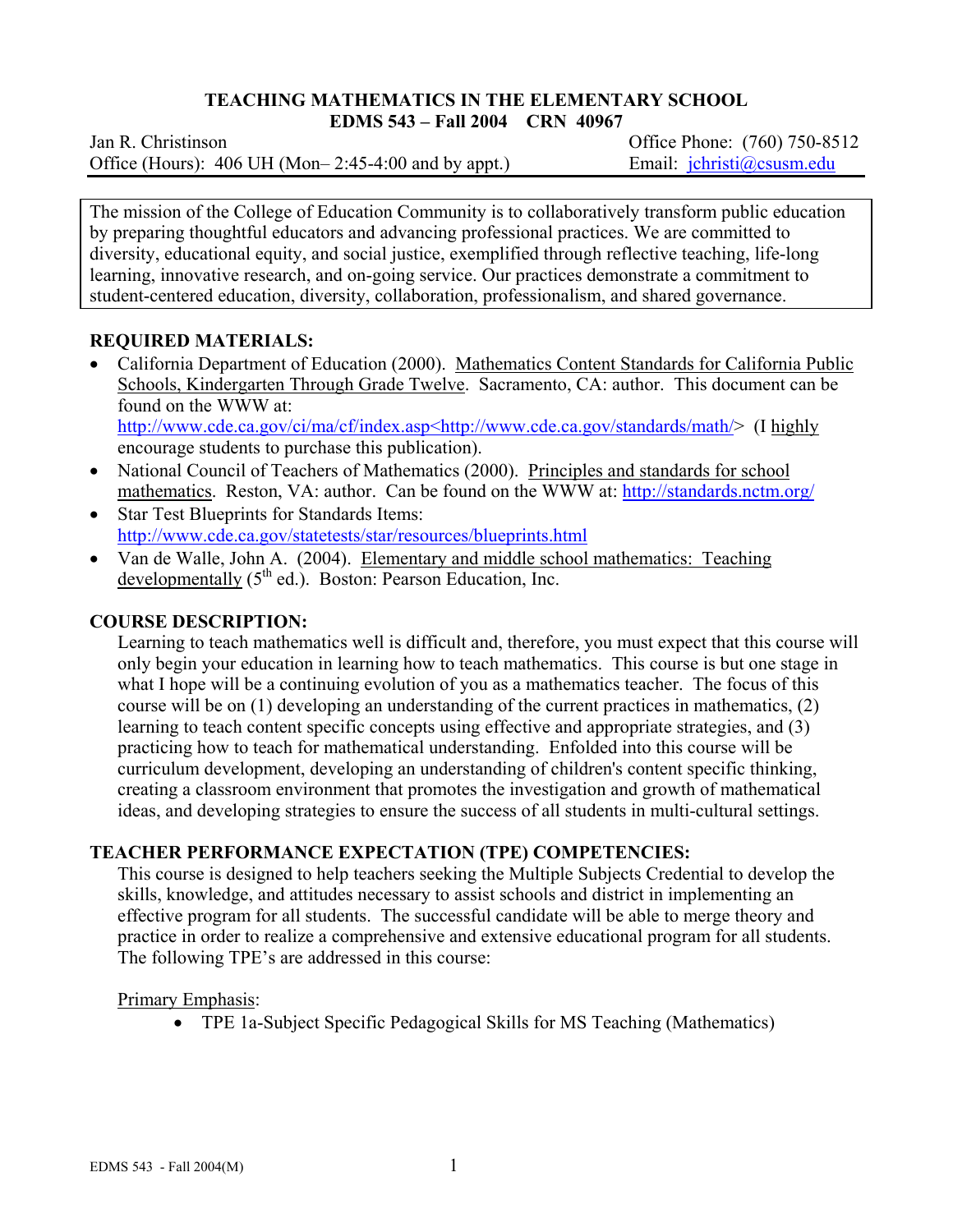Secondary Emphasis:

- TPE 2-Monitoring Student Learning During Instruction
- TPE 3-Interpretation and Use of Assessments
- TPE 4-Making Content Accessible
- TPE 5-Student Engagement
- TPE 6a-Developmentally Appropriate Practices in Grades K-3
- TPE 6b-Developmentally Appropriate Practices in Grades 4-8
- TPE 6d-Developmentally Appropriate Practices for Special Education
- TPE 7-Teaching English Learners
- TPE 8-Learning About Students
- TPE 9-Instructional Planning
- TPE 10-Instructional Time
- TPE 11-Social Environment
- TPE 13-Professional Growth

## **INFUSED COMPETENCIES:**

CLAD: In 1992, the College of Education voted to infuse Cross-cultural, Language and Academic Development (CLAD) competencies across the curriculum. The CLAD competencies are attached to the syllabus and the competencies covered in this course are highlighted.

Authorization to Teach English Learners: This credential program has been specifically designed to prepare teachers for the diversity of languages often encountered in California public school classrooms. The authorization to teach English learners is met through the infusion of content and experiences within the credential program, as well as additional coursework. Students successfully completing this program receive a credential with authorization to teach English learners.

Technology: This course infuses technology competencies to prepare our candidates to use technologies, emphasizing their use in both teaching practice and student learning.

## **KEY ASSIGNMENTS**:

Reading Reflections (21%) - Each week students will write a "meaningful" one page reflection on the articles assigned to be read for that week. These reflections should clearly articulate your thoughts **on the articles** and discuss how you might **specifically apply** what you learned from the articles as a teacher in the classroom.

Student Interviews (24%) - You and one of your classmates will conduct a series of four different student interviews based on questions provided in class. For each interview, you will pose mathematical problems to any one student at a predetermined grade level. The purpose is to get you to begin thinking about students' mathematical understanding, to learn how to effectively pose questions and interpret the meaning of students' answers, and to provide you with an opportunity to interact with students.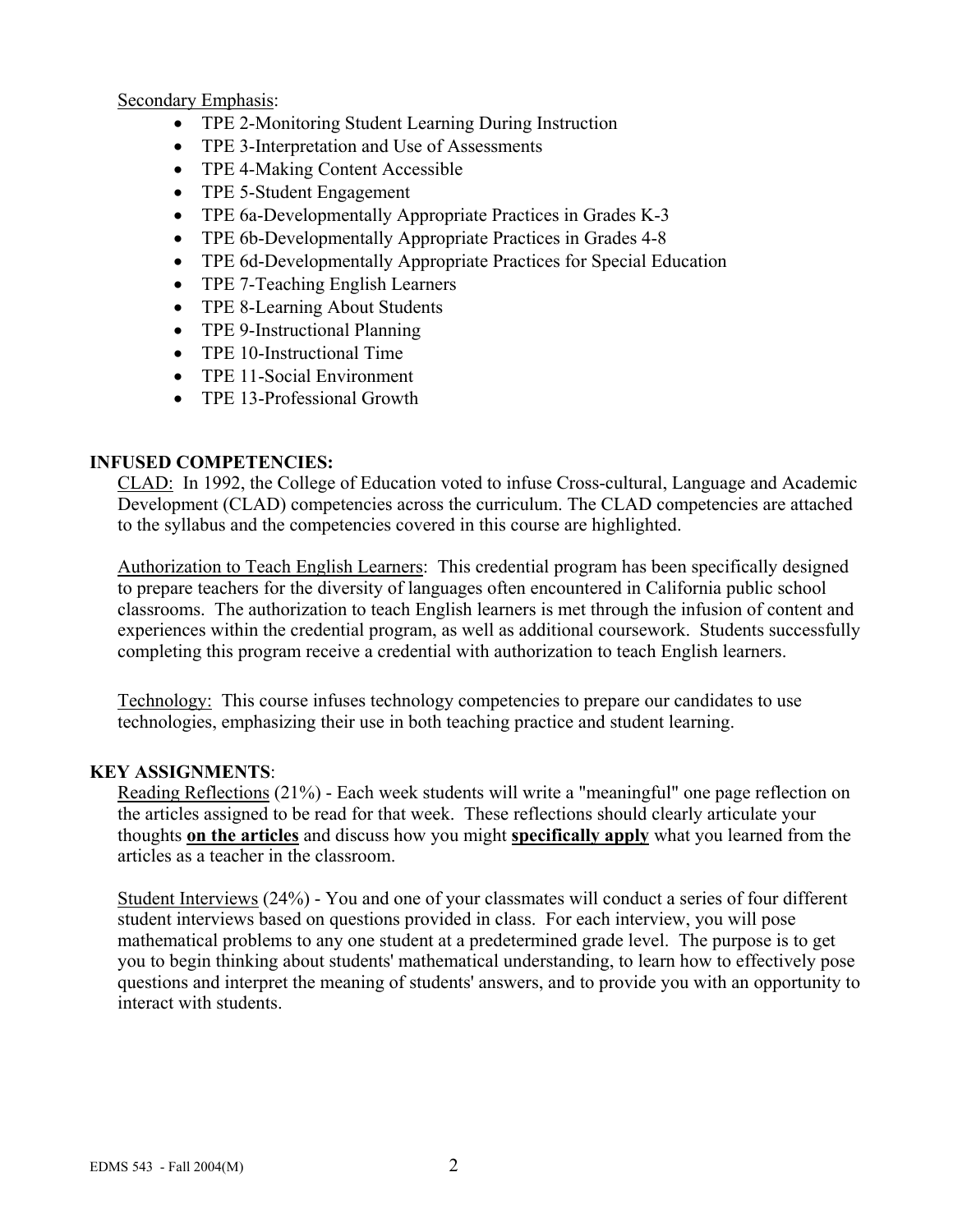Mathematical Resources & Lesson (35%)– Working in small groups, your team will first compile resources on a predetermined mathematical topic (20%) and then design a lesson that you will present in an elementary class (15%). The purpose of this activity is to help you learn how to design effective mathematical activities, to provide you with an opportunity to begin compiling mathematical resources, and to provide an opportunity for you to practice teaching mathematics.

Curriculum Assignment (20%)– Students will review the mathematics curriculum currently being used in their classroom (e.g., a textbook) at one grade level and write a short paper that investigates the curriculum alignment with the CA Content Standards and current high stakes assessments. Students will also provide their general thoughts and concerns related to the curriculum (e.g., how the curriculum might need to be altered to make strong connections between mathematical concepts and procedures).

#### **GRADING SCALE:**

Grades will be based on the following grading scale:

A..............90 -100% B..............80 - 89% C..............70 - 79% D..............60 - 69% F..............Below 60%

## **ATTENDANCE POLICY:**

The attendance policy of the College of Education: Due to the dynamic and interactive nature of course in the COE, all students are expected to attend all classes and participate actively. At a minimum, students must attend more than 80% of class time, or s/he may not receive a passing grade for the course at the discretion of the instructor. If you miss two class sessions or are late (or leave early) more than three sessions, you cannot receive a grade of "A". If you miss three class sessions, your highest possible grade is a "C+". Should you have extenuating circumstances, contact the instructor as soon as possible. Please discuss with me any extenuating circumstances that will cause you to miss class prior to your absence. Attendance will be taken at each class session. Furthermore, grades on assignments turned in late will be lowered unless **prior arrangements** have been made with the instructor.

#### **PLAGIARISM AND CHEATING:**

Please be sure to read and understand the university policy on plagiarism and cheating as it will be strictly enforced. Academic dishonestly will not be tolerated and will result in a failing grade for this course and will be reported to the University.

#### **STUDENTS WITH DISABILITIES REQUIRING REASONABLE ACCOMMODATIONS:**

Students are approved for services through the Disabled Student Services Office (DSS). This office is located in Craven Hall 5205, and can be contacted by phone at (760) 750-4905, or TTY (760) 750-4909. Students authorized by DSS to receive reasonable accommodations should meet with their instructor during office hours or, in order to ensure confidentiality, in a more private setting.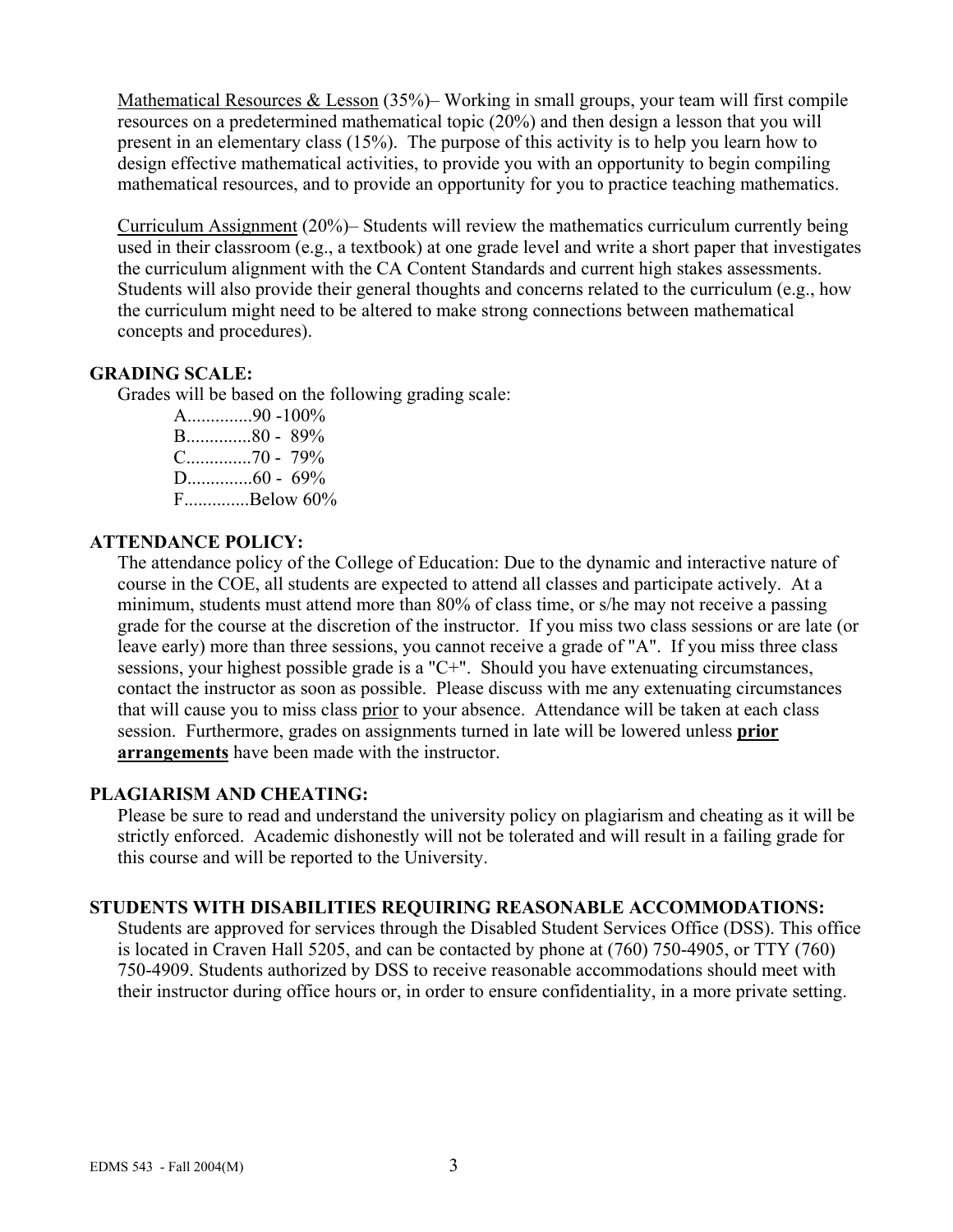## **SB2042 – AUTHORIZATION TO TEACH ENGLISH LEARNERS COMPETENCIES**

| <b>TEST 1: LANGUAGE</b>                                                                                                                             | <b>TEST 2: METHODOLOGY</b>                                                                                                     | <b>TEST 3:</b>                                                                                      |
|-----------------------------------------------------------------------------------------------------------------------------------------------------|--------------------------------------------------------------------------------------------------------------------------------|-----------------------------------------------------------------------------------------------------|
| <b>STRUCTURE</b>                                                                                                                                    |                                                                                                                                | <b>CULTURE</b>                                                                                      |
|                                                                                                                                                     | OF BILINGUAL, ENGLISH                                                                                                          |                                                                                                     |
| <b>AND</b>                                                                                                                                          | <b>LANGUAGE DEVELOPMENT,</b>                                                                                                   | <b>AND</b>                                                                                          |
| <b>FIRST- AND SECOND-</b>                                                                                                                           | <b>AND</b>                                                                                                                     | <b>CULTURAL DIVERSITY</b>                                                                           |
| <b>LANGUAGE DEVELOPMENT</b>                                                                                                                         | <b>CONTENT INSTRUCTION</b>                                                                                                     |                                                                                                     |
| I. Language Structure and Use:                                                                                                                      | I. Theories and Methods of Bilingual                                                                                           | I. The Nature of Culture                                                                            |
| <b>Universals and Differences</b>                                                                                                                   | <b>Education</b>                                                                                                               |                                                                                                     |
| (including the structure of English)                                                                                                                |                                                                                                                                |                                                                                                     |
| A. The sound systems of language                                                                                                                    | A. Foundations                                                                                                                 | A. Definitions of culture                                                                           |
| (phonology)                                                                                                                                         |                                                                                                                                |                                                                                                     |
| <b>B.</b> Word formation (morphology)                                                                                                               | <b>B.</b> Organizational models: What works<br>for whom?                                                                       | <b>B.</b> Perceptions of culture                                                                    |
| C. Syntax                                                                                                                                           | C. Instructional strategies                                                                                                    | C. Intragroup differences (e.g., ethnicity,<br>race, generations, and micro-<br>cultures)           |
| <b>D.</b> Word meaning (semantics)                                                                                                                  | II. Theories and Methods for<br><b>Instruction In and Through English</b>                                                      | D. Physical geography and its effects<br>on culture                                                 |
| E. Language in context                                                                                                                              | A. Teacher delivery for both English<br>language development and content<br>instruction                                        | E. Cultural congruence                                                                              |
| F. Written discourse                                                                                                                                | B. Approaches with a focus on English<br>language development                                                                  | II. Manifestations of Culture:<br><b>Learning About Students</b>                                    |
| G. Oral discourse                                                                                                                                   | C. Approaches with a focus on<br>content area instruction (specially<br>designed academic instruction<br>delivered in English) | A. What teachers should learn about<br>their students                                               |
| H. Nonverbal communication                                                                                                                          | D. Working with paraprofessionals                                                                                              | B. How teachers can learn about their<br>students *                                                 |
| II. Theories and Factors in First- and<br><b>Second-Language Development</b>                                                                        | III. Language and Content Area<br><b>Assessment</b>                                                                            | C.How teachers can use what they<br>learn about their students<br>(culturally responsive pedagogy)* |
| A. Historical and current theories and<br>models of language analysis that<br>have implications for second-<br>language development and<br>pedagogy | A. Purpose                                                                                                                     | III. Cultural Contact                                                                               |
| <b>B.</b> Psychological factors affecting first-<br>and second-language development                                                                 | <b>B.</b> Methods *                                                                                                            | A. Concepts of cultural contact                                                                     |
| C. Socio-cultural factors affecting first-<br>and second-language development                                                                       | C. State mandates                                                                                                              | <b>B.</b> Stages of individual cultural contact                                                     |
| D. Pedagogical factors affecting first-<br>and second-language development                                                                          | <b>D.</b> Limitations of assessment                                                                                            | C. The dynamics of prejudice                                                                        |
| E. Political factors affecting first- and<br>second-language development                                                                            | E. Technical concepts                                                                                                          | D. Strategies for conflict resolution                                                               |
|                                                                                                                                                     |                                                                                                                                | IV. Cultural Diversity in U.S. and CA                                                               |
|                                                                                                                                                     |                                                                                                                                | A. Historical perspectives                                                                          |
|                                                                                                                                                     |                                                                                                                                | <b>B</b> . Demography                                                                               |
|                                                                                                                                                     |                                                                                                                                | C. Migration and immigration                                                                        |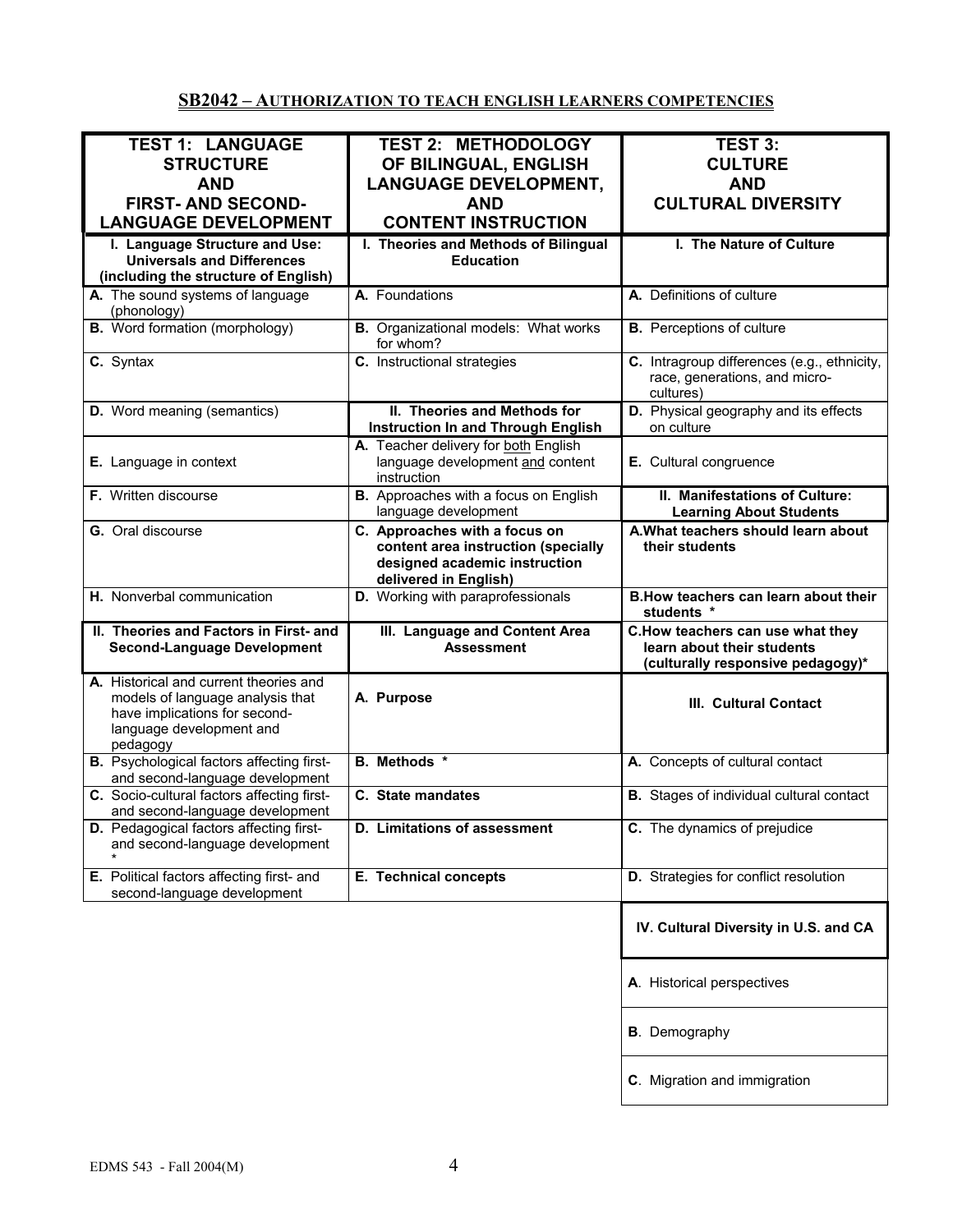| <b>Date</b>          | <b>Session Number and Topic</b>                       | <b>Assignment to be Completed BEFORE</b><br><b>Class Session</b> |
|----------------------|-------------------------------------------------------|------------------------------------------------------------------|
| Mon                  |                                                       |                                                                  |
| 8/30/04              | 1. Introduction to Mathematics Education              | Van de Walle ch. 2                                               |
| Mon                  |                                                       |                                                                  |
| 8/30/04              | 2. Developing Mathematical Understanding              | Van de Walle ch. 3                                               |
| Mon                  |                                                       |                                                                  |
| 9/13/04              | 3. Problem Solving                                    | Van de Walle ch. 4; (Choate ch. 11)                              |
| Mon                  |                                                       |                                                                  |
| 9/13/04              | 4. Standards                                          | CA Content Standards/NCTM Assignment                             |
| Mon                  |                                                       | Assigned Readings:                                               |
| 9/20/04              | 5. Lesson Study & Working Groups                      | (http://www.lessonresearch.net)                                  |
| Mon                  |                                                       |                                                                  |
| 9/20/04              | 6. Instructional Practices                            | Van de Walle ch. 6, 7                                            |
| Mon                  |                                                       | Van de Walle ch. 5; Assigned Article(s)                          |
| $\overline{9}/27/04$ | 7. Assessment & Conducting Student Interviews         | *Textbook Selection for Curr. Assgn Due                          |
| Mon                  |                                                       |                                                                  |
| 9/27/04              | 8. Technology                                         | Van de Walle ch. 8                                               |
| Mon                  |                                                       | Van de Walle ch. 9, 10, 11, 13, (Choate ch.                      |
| 10/4/04              |                                                       | 10)                                                              |
|                      | 9. Addition and Subtraction                           | *Student Interview #1 Due Today                                  |
| Mon                  |                                                       | (Reading integrated with Session 9)                              |
| 10/4/04              | 10. Multiplication and Division                       | *Mult/Div Interview Due (option 2)                               |
| Mon                  |                                                       | Van de Walle ch. 12, 14                                          |
| 10/11/04             | 11. Number Concepts                                   | *Number Concepts Interview Due (option 2)                        |
| Mon                  |                                                       | Van de Walle ch. 15, 16, 17, 18                                  |
| 10/11/04             | 12. Fractions, Decimals, Percents, Ratio & Proportion | *Fractions Interview Due (option 3)                              |
| Mon                  |                                                       | Van de Walle ch. 22, 23                                          |
| 10/18/04             | 13. Algebraic Thinking                                | *Algebra Interview Due (option 3)                                |
| Mon                  |                                                       | Van de Walle ch. 19, 20                                          |
| 10/18/04             | 14. Measurement & Geometry                            | *Meas/Geo Interview Due (option 4)                               |
| Mon                  |                                                       | Van de Walle ch. 21                                              |
| 10/18/04             | 15. Data Analysis & Probability                       | *Data Anal/Prob Interview Due (option 4)                         |
| Mon                  |                                                       | <b>Bring Questions to Ask</b>                                    |
| 10/18/04             | 16. Wrap-up                                           | *Curriculum Assignment Due Today                                 |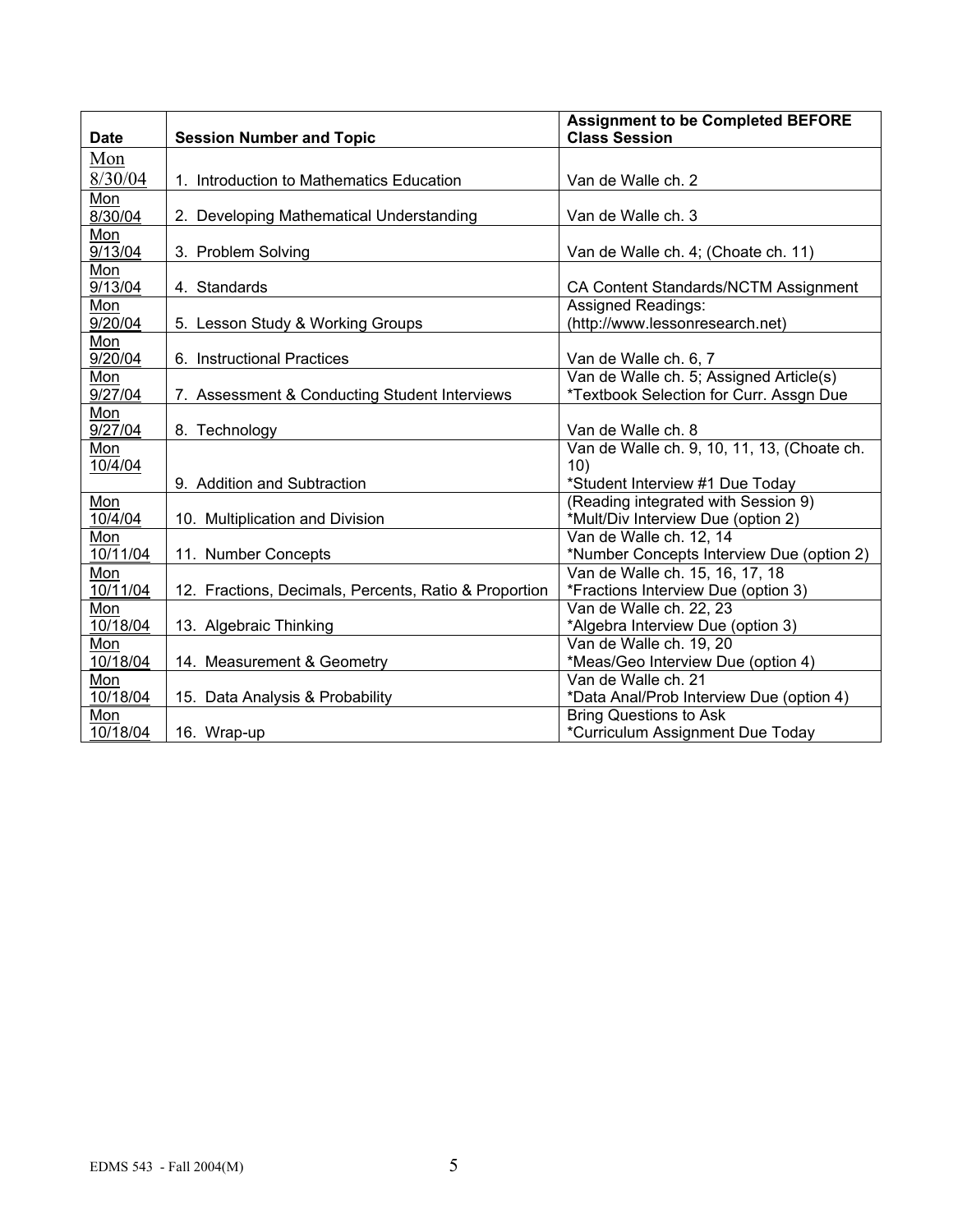#### **STUDENT INTERVIEW GUIDELINES**  EDMS 543

Student interviews are designed to provide students with opportunities to focus on a single child's thinking about mathematics. It will also help students to improve their use of inquiry for assessment purposes and to better understand elementary level students with different understandings.

I recommend that students work together with a partner on these interviews. As a pair, you would interview one child for each content interview and together write up your evaluation of the student (please also submit the child's written work attached to your paper).

## **Prior to the interview**

- You should arrange with a teacher (or parent of a child you know) to interview one child for 20-30 minutes in a quiet place outside the classroom, if possible.
- Provide the teacher with some understanding of what the interview will contain and see if he/she has any thoughts about how this child will do on the assessment.
- Develop a list of questions you may want to use if the child is not forthcoming with a response. For example, if the child says "I just knew it", you might respond with "What did you think about first?" or "If you were helping a friend, how would you explain what you did?"

## **During the interview**

Work with the child individually. Begin the interview by informing the child that you will be giving him/her a series of math problems to solve and that you are interested in his/her thinking process and in the strategies s/he uses to solve these problems. Inform the child that s/he can solve the problems in any way s/he wants. Please remind the child that the interview is voluntary and that s/he can end the interview at any time (if a student does end early then please find another willing student). Do everything you can to help make the child comfortable.

Orally provide the child with each problem, posing them one at a time, you received from class and provide him/her with sufficient time to complete each problem. You may also want to provide the child with a written copy of each problem.

After the child answers each problem you should ask a variety of questions that will help you to better understand the child's thinking and to assess his/her mathematical understanding. **You will want to note the questions you ask and the child's responses** and it may be necessary to ask the child to wait while you are writing -- it is OK to ask the child to wait. **You should not tape-record/video-tape the interview without parental permission**.

## **During the interview, be sure to consider the following:**

- The best thing you can be is genuinely curious. Remember the point of the interview is to discover how the child thinks -- *NOT* to guide the child to the correct answer (try to fight the urge to be "teacher").
- Be careful to respond similarly to correct and incorrect answers. Be curious about all solution strategies -- not just the ones leading to incorrect solutions.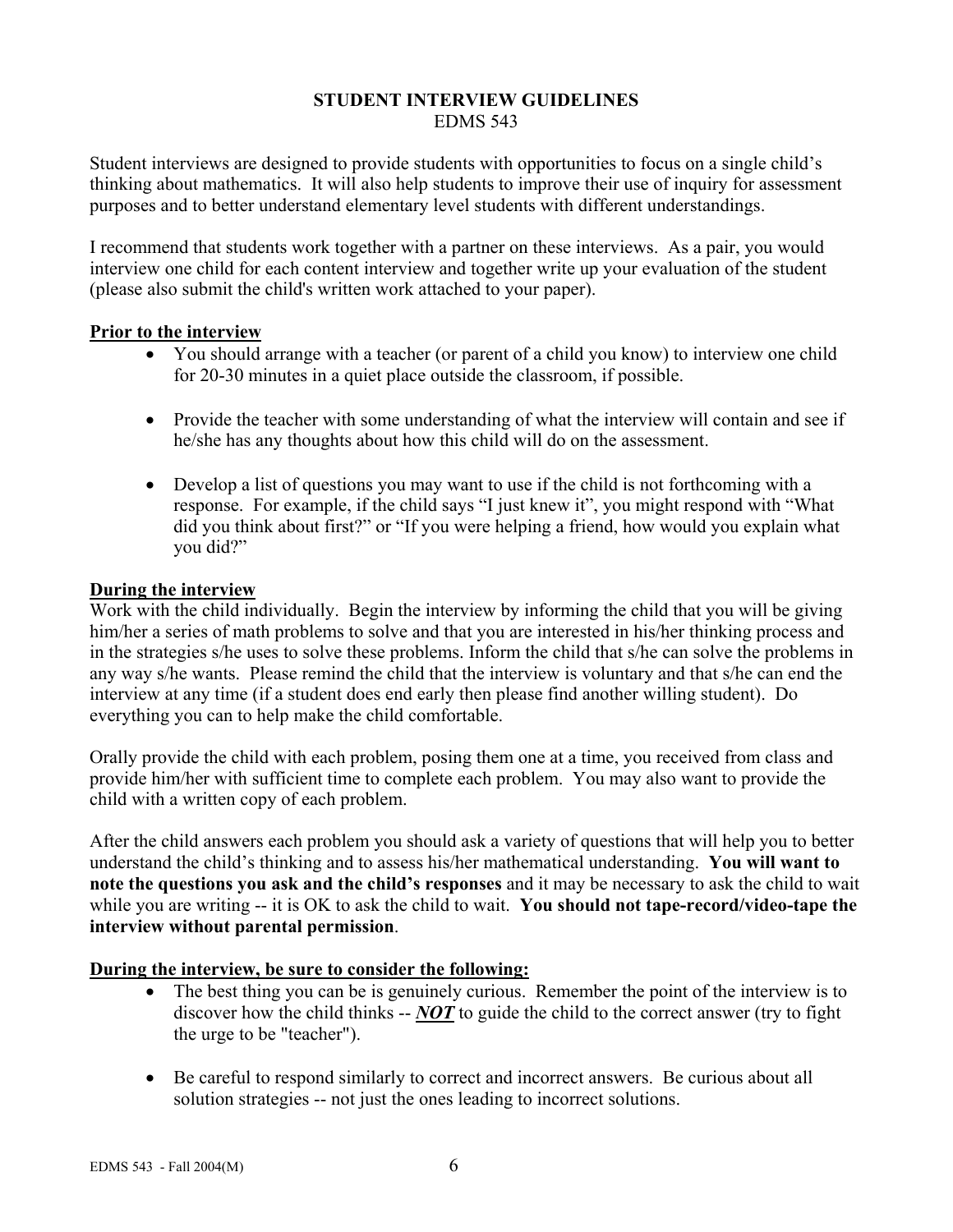- Your primary role is to listen. Make sure you allow enough "wait time" -- children need time to think before answering.
- Make sure the child feels comfortable during the entire interview. If the child clearly cannot answer a problem, move on to the next problem. If you feel that the child is really struggling and frustrated, you may want to end the interview or give the child a problem you are fairly certain s/he can solve and then end the interview. If you cut an interview short because of student difficulty, be sure to discuss your reasoning in your write-up.

#### **After the interview**

You (and your partner) should **together** write no more than a two page reflection that includes a brief discussion on each of the following two points:

- What specifically did you learn about this child's mathematical understanding? Here you will want to make some claims about the mathematics your student understands or doesn't understand. I am looking for more of an explanation than just your student could or couldn't solve a particular problem.
- What specifically might you do for this child if you were his/her teacher? Here you might want to include discussions about such issues as curriculum, instructional strategies, etc.

#### **Grading:**

Each interview will be worth a total of 6 points (24 points (or 24%) total). More specifically, I will be looking for nicely written papers that clearly and specifically express what you learned about: 1) the child's mathematical understanding and 2) what you would do next for this child if you were his/her teacher (again be specific here). For example, you might recognize that this student lacks a conceptual understanding of multiplication – so as this child's teacher you might want to pose meaningful problems related to multiplication, etc.

\*NOTE: When you turn in your write-up, you should also include the child's written work (if it exists) and without the student's "actual" name listed.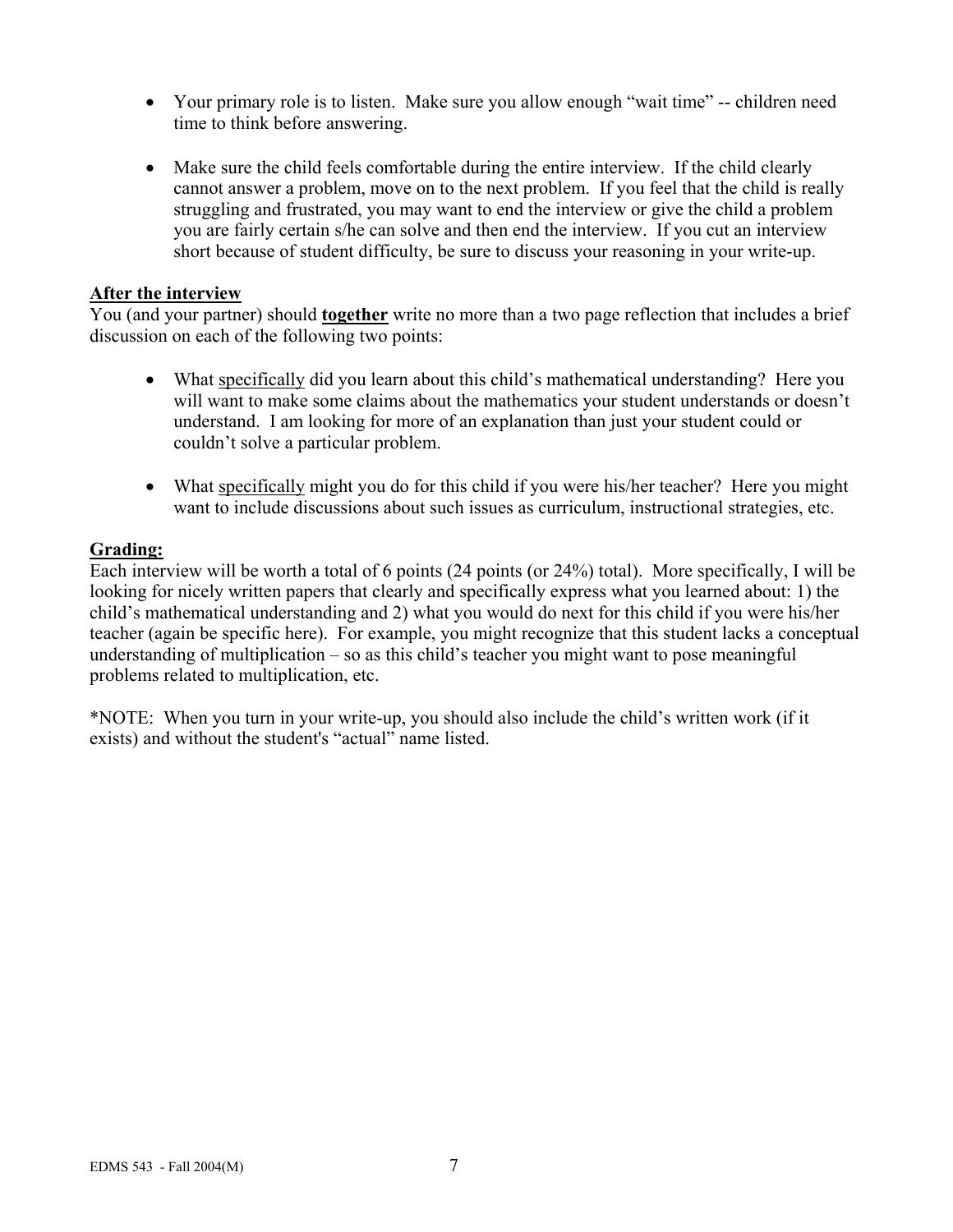#### **MATHEMATICAL RESOURCES ASSIGNMENT**  EDMS 543

In preparation for your Classroom Presentation Assignment, your "content group" will construct an Annotated List of Resources that your fellow colleagues will find helpful when teaching your mathematical topic to students. Your list should include resources that directly relate to your mathematical topic (e.g., algebra, geometry, etc.). For example, you should include such things as children's literature, teacher support materials, manipulatives, WWW locations, research articles, videos or movies, software, etc. Please include any useful information that you find when researching your topic so that your colleagues can learn from your work (but do not include duplicated pages from teacher workbooks, rather provide citations along with short descriptions of your resources). I will be looking to find well- constructed packets of information. If you partition the workload it should not be an overwhelming task. If each group prepares a packet of materials that is filled with important resources, and we share that information in class, then you will each have a wealth of information on some of the important mathematical resources for use when you teach! A general "rule of thumb" might be for your group to try and find 10 resources in each of the areas mentioned. Some topics will naturally have more resources than other topics.

Your group will need to turn in one nicely prepared copy of your List of Resources in on the day of your group presentation. Your group should also be prepared to make a 5 minute presentation that highlights some of the resources you found (consider bringing in a few of the items that you found most helpful when planning your presentation and resources for these materials).

This project is purposefully open-ended in the hopes that you will go out and find some great resources for your mathematical topic and for your presentation. You should talk with your master teachers, use the internet, and make use of materials I provide. However, if you have any questions or challenges finding resources, please be sure to ask (I am happy to provide support…I want these to be good so they are good resources)!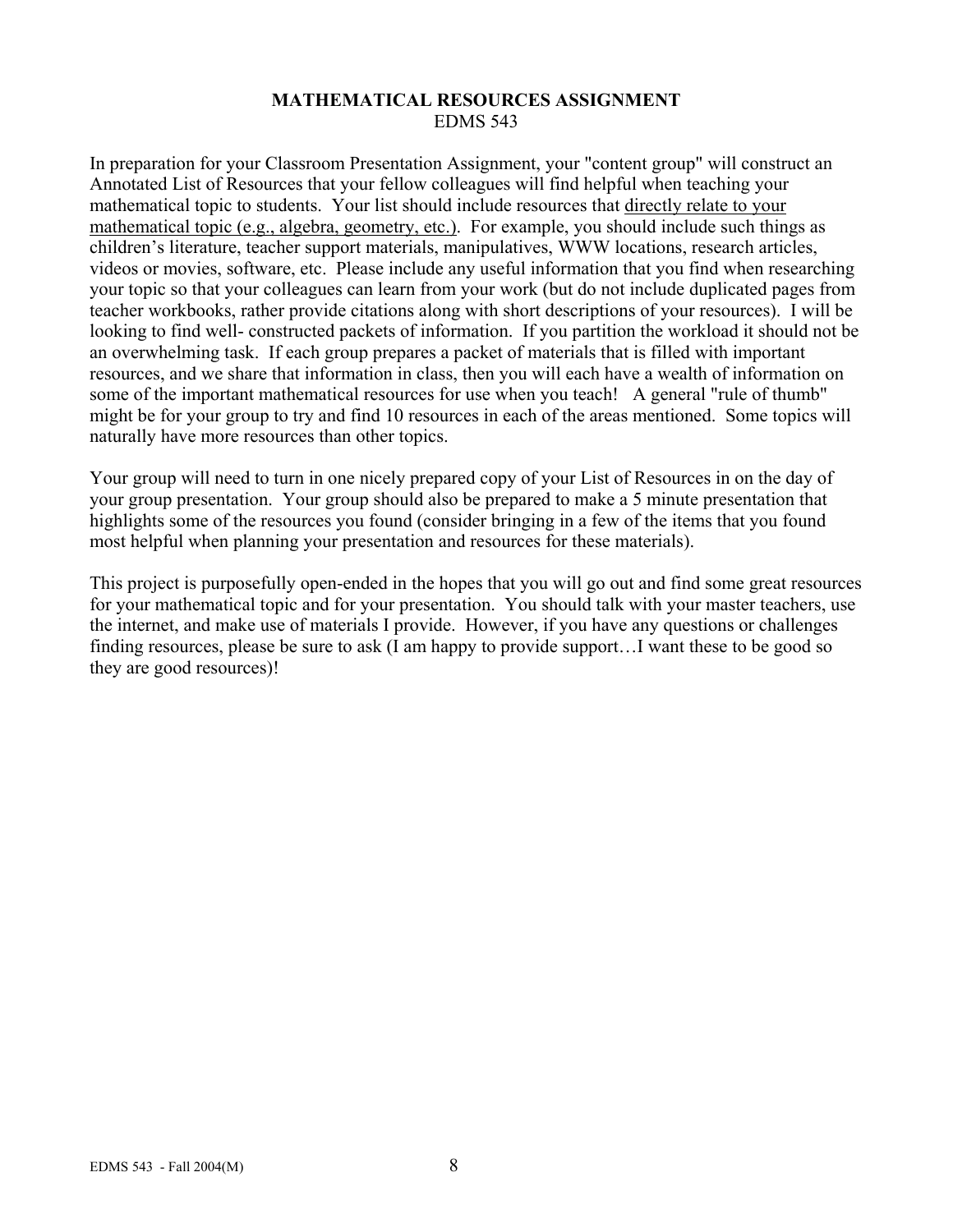## **DESIGNING & TEACHING A LESSON IN MATHEMATICS**  EDMS 543

Students will participate in small groups (approximately four to six students) to design, construct, and teach a single lesson on an assigned mathematical topic. The lesson will be designed for use with children at a specific grade level (based on the grade level of the cooperating teacher). The purpose of this activity is to help you learn how to design effective mathematical lessons for a specific group of students, learn where to find mathematical resources, provide you with an opportunity to practice teaching mathematics and to receive feedback, and to learn how to effectively collaborate with colleagues in order to improve your teaching.

#### Plan of Action:

When planning your lesson, each group should:

- 1. Clearly identify the objective(s) of your lesson within the context of the overall goals and objectives of the unit. Similar to the Japanese Lesson Study process, your group might also want to identify a specific problem or issue that needs resolution.
- 2. Identify students' prior knowledge before making decisions about curriculum and instructional practices.
- 3. Consider whether your curriculum clearly brings forward your mathematical objective(s) and what, if any, alterations are necessary. Furthermore, your lesson must be consistent with the Mathematics Framework for California Public Schools (e.g., Content Standards).
- 4. Each group will be required to meet with me at least one time prior to the date of your presentation (this is not to say that we can only meet once!). One of the primary purposes of this activity is to provide me with an opportunity to work with each of you on a more individual basis so that I can help you learn to design effective mathematical activities. I will be happy to provide you with suggestions after you have given it some thought.
- 5. Make sure that each member of the group participates fully in the design and implementation of the lesson and that the workload is shared equitably. As part of your written report, each member must include a short written evaluation that describes the contributions made by each member of the group (indicating whether the workload was shared fairly among the members of the group).
- 6. On the day your topic is to be discussed in class, your group will turn in a lesson plan for your activity (using the format discussed in your Curriculum & Instruction Course), a reflection of your group's collaboration process and the teaching of your lesson, and a paragraph from each member that describes how the workload was shared. Each group will email a copy of your lesson plan and mathematical resources to each of your classmates for their teaching files.
- 7. Each group will either show a short snippet of your actual lesson to the class for discussion or will allow others to observe the actual lesson (we will discuss the options).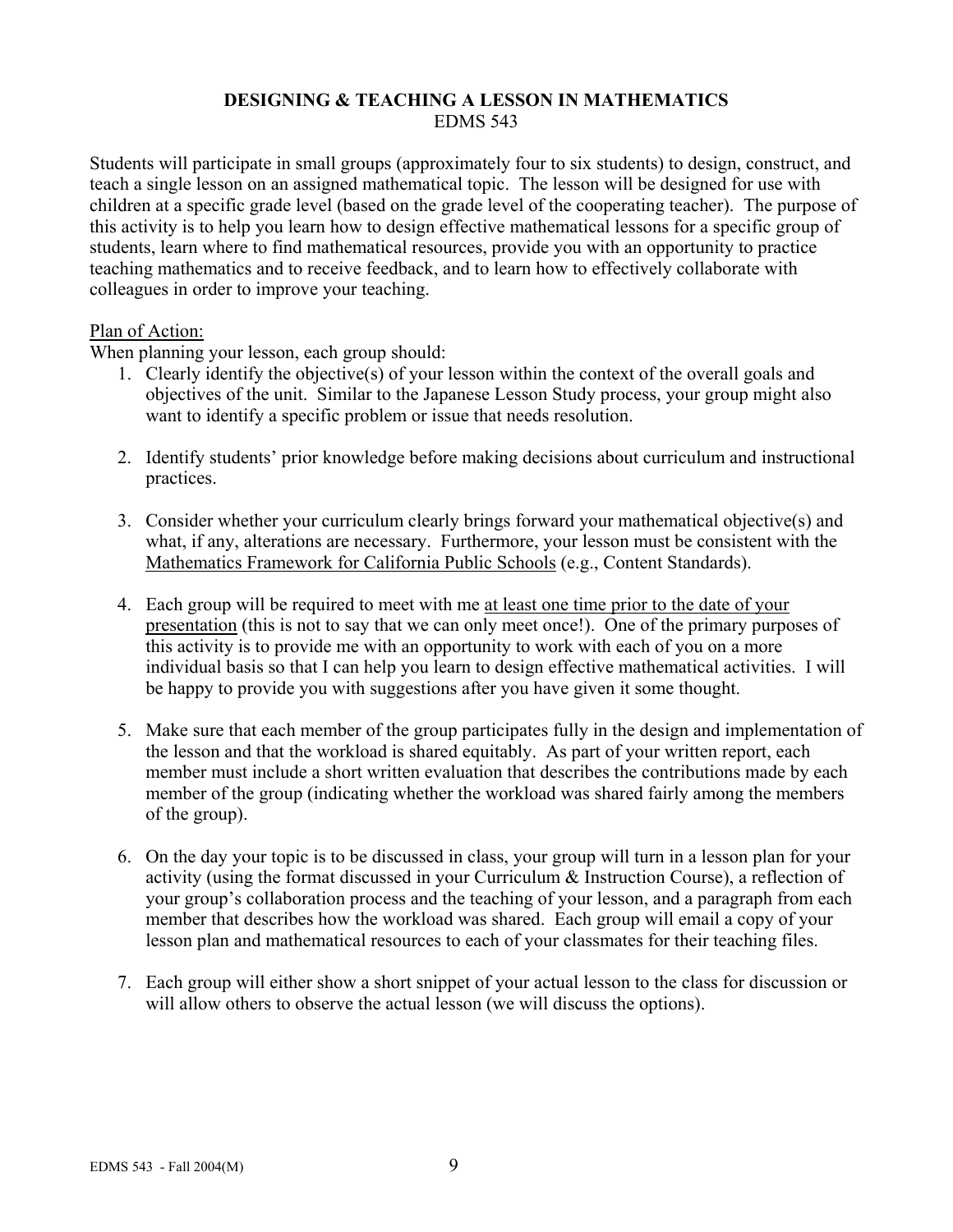## **Grades:**

For this activity, which will be worth a total of 15 points (15%), I am as interested in the process your group goes through as much as the final product. I want this to be an opportunity for you to learn such things as where to go for mathematical resources, to learn how to prepare lesson plans and what to consider when writing a lesson plan, to recognize the many challenges of teaching mathematics, to learn how to reflect and critique lessons, and to begin to understand the importance of on-going professional development opportunities. Your grade on this assignment will be based on the following:

• The design of your lesson plan. For example, adheres to identified lesson plan format described in your Curriculum and Instruction course, adheres to the California Content Standards, makes good use of student thinking, is grade appropriate, is sensitive to the needs of all students, and includes a plan for assessment, etc.

• The level of collaboration among the members of your group, the depth of your reflections (collaboration and teaching of the lesson), and what you learned from this process. You must be willing to take risks, commit yourself fully to this process, and desire to learn as much as possible from others and from the process. The success of this lesson depends on how much YOU put into this activity!

• As discussed earlier, each member of the group will need to include a short paragraph that describes how the work was shared among the members of the group (was the work shared fairly?). If the overall group identifies one member that did not fairly contribute to the final product then I will likely lower the grade of that individual (please work together and share the workload).

• Although the actual presentation of the lesson will NOT be factored into your grade, each group will receive feedback. I believe that this is a time for you to try things out and to make mistakes, not to be judged. Don't be afraid to take some risks and to make mistakes.

## **\* If anything is unclear or if you ever have questions, please ASK me.**